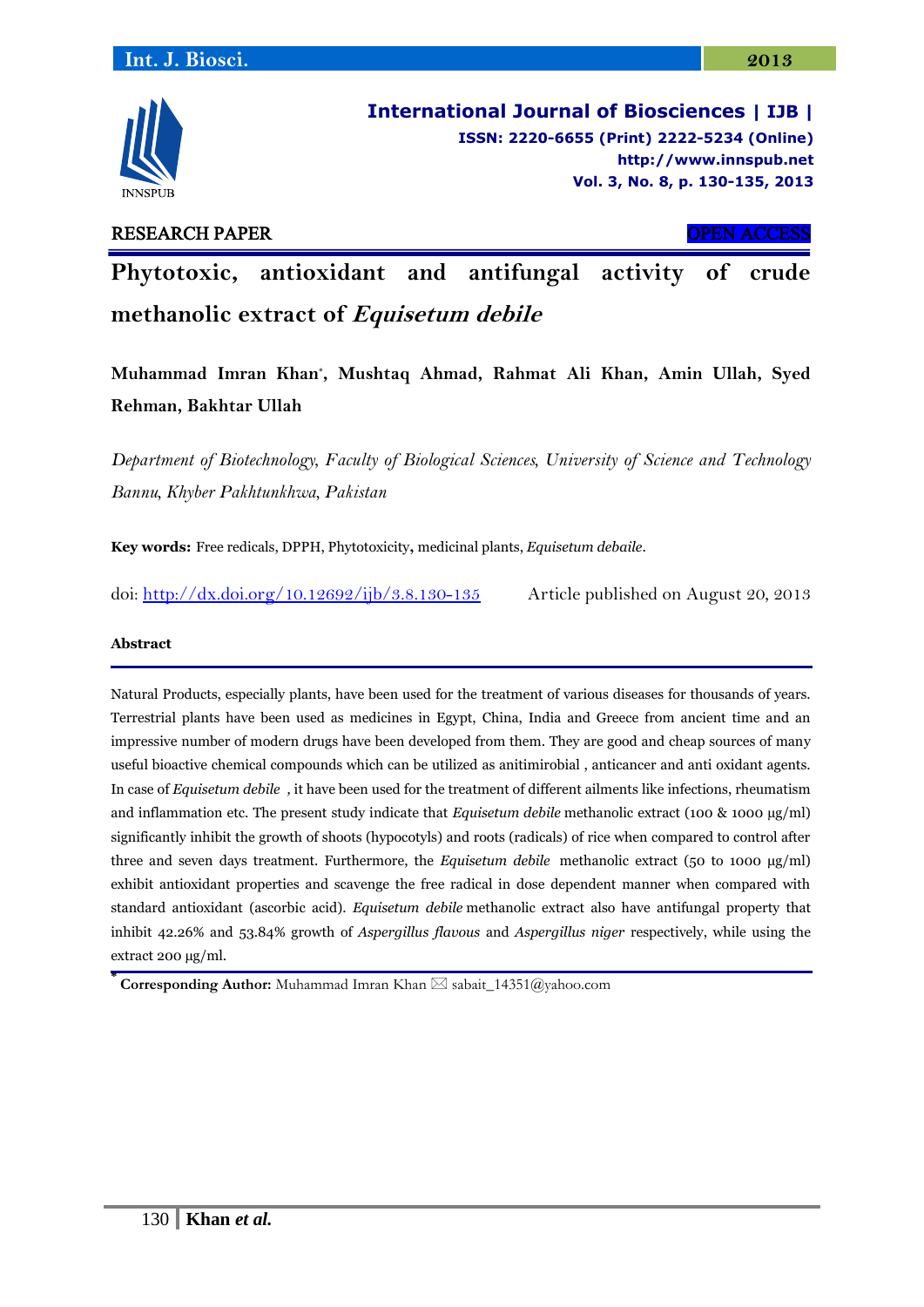#### **Introduction**

Plants always have great importance in many cultures. Human beings are user of plants for their basic requirements like feeding, clothing, sheltering, hunting and nursing. As source of medicines, plants have formed the basis for sophisticated traditional systems and continue providing mankind with new remedies. In recent years, the interest in folk medicine has highly increased. This discipline is gaining the scientific basis for its appropriate application within official medicine.

In 1937 Pro: Hans Molisch defined the term "Allelopathy". as the effects of one plant on another by releasing chemicals to the environment. "Allelopathy" is actually the expression of harmful, stimulatory enhanced and useful effects of one plant on the other plant and specific chemicals are formatted and released into the environment. This property of plants is very important in biological control of weeds. Many medicinal plants and their purified ingredients have revealed as useful therapeutic potentials. Kokate *et al.,* (2004) defined antioxidants as they such type of compounds which prevent or decelerate the oxidation process. Some of the best examples of free redicals which cause oxidation are superoxide anion (O), hydrogen peroxide  $(H_2O_2)$ , peroxyl radicals (ROO) and reactive radicals (OH). Some of the nitrogen derived free radicals or substances include nitric oxide (NO), peroxy nitrite anion (ONOO), nitrogen dioxide (NO2) and dinitrogen trioxide  $(N_2O_3)$ . These free redicals circulate inside the body and tend to react with biomolecules such as DNA, amino acids etc which are present inside the body and leads to the abnormal conditions like cancer, ischemia, aging, adult respiratory distress syndromes and rheumatoid arthritis etc (Kokate *et al.,* 2004). Antioxidants have been identified in numerous agricultural and food products like cereals, vegetables, oil seeds and fruits (Adom *et al*, 2003; Naczk and Shahidi, 2006; Netzel *et al*, 2007).

The knowledge of herbal remedies, developed through trial and error over the centuries, is being used as guide to lead the chemists towards different classes of compounds. It is a fact that the 25% of all medical prescriptions are based on substances derived from plants or plant-derived synthetic analogues (Sara *et al*., 2009). Indigenous medicine is now recognized world wide as a healthcare resource. The World Health Organization (WHO) has pointed out that traditional medicine is an important contributor toward health goals. Scientists are interested in investigating medicinal plants which are commonly used by public and derived from folklore or anecdotal information (Helton, 1996; Mail *et al*., 1989). Dubick 1986 reported that the medical use of herbs is deeply rooted in human history and folklore, and incorporated into the historical medicine of virtually all human cultures. He describe the history of Gineseng and Garlic as two famous plants widely used –till now- in traditional medicine and proved to have many active constituents (Dubick, 1986).

#### **Materials and methods**

#### *Plant collection*

*Equisetum debile* plant was collected during summer, in the month of July 2011, from Kakki District Bannu Khyber Pakhtunkhwa Pakistan. It was identified by Professor Abdur-Rehman, Chairman Department of Botany, Government Post Graduate College Bannu. The materials (Leaves) of the plant were properly washed by means of distilled water and shaded dried at room temperature for about two weeks, chopped and mechanically grinded about of mesh size 1 mm.

#### *Preparation of plant extract*

100g powder of *Equisetum debaile* was dissolved in 300 ml of 70% diluted methanol. After few days, the extract was filtered with the help of Whatman filter paper No. 1. The filtrate was further concentrated after the filtration by using rotary vacuum evaporator at 42 Cº for the purpose to obtain methanolic crude extract of the plant. After getting the methanolic crude extract, it was stored at 4 ºC in refrigerator for further phytochemical studies and in vitro investigation.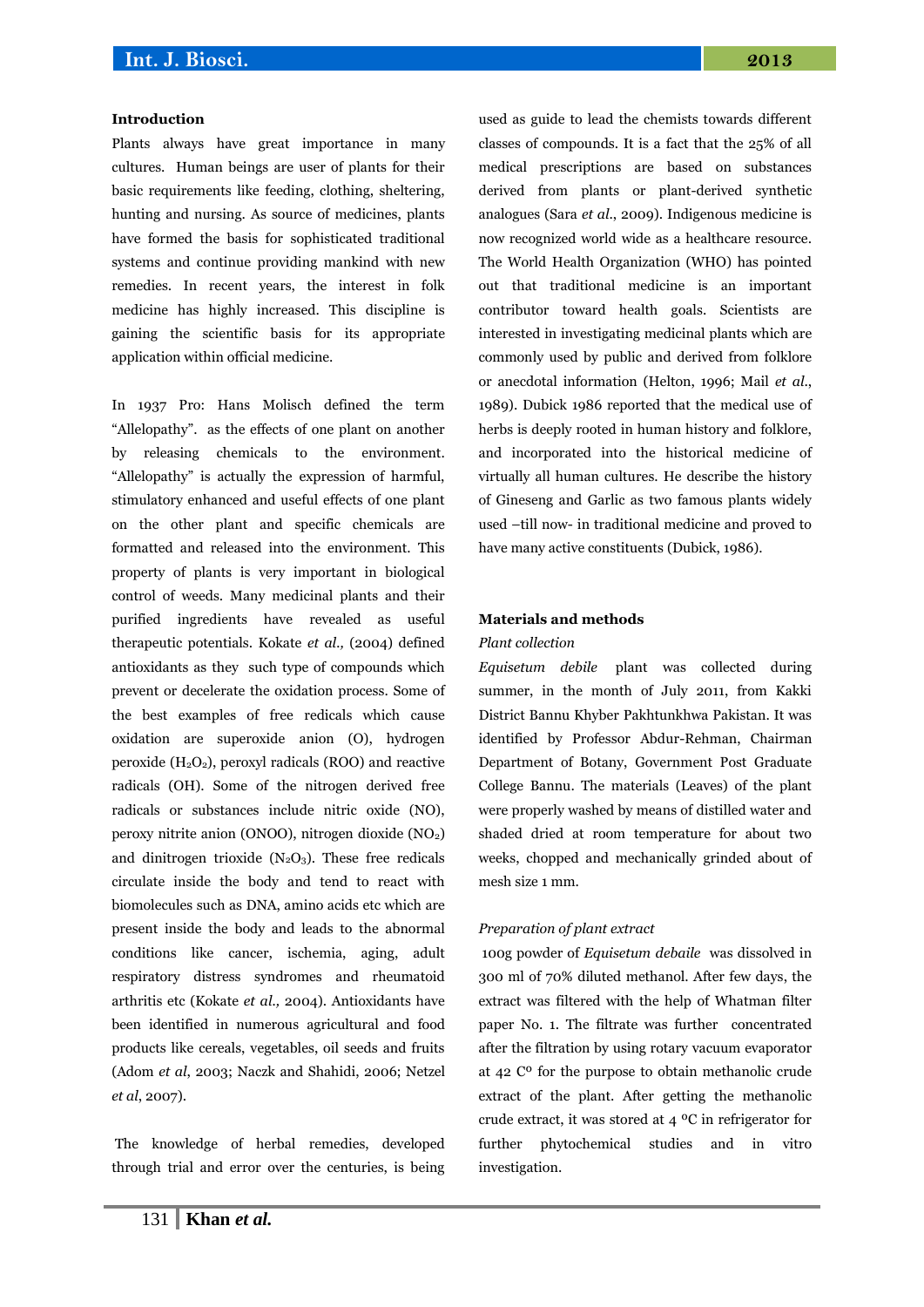#### *Phytotoxicity bioassay*

This experiment was conducted according to the modified protocol of McLaughlin (1988). First of all filter papers were set up in the autoclaved Petri plates for this experiment. The experiment was conducted in duplicate Petri plates and sprayed each filter paper in the Petri plate with the help of micro pipette very carefully with 100µg/ml and 1000µg/ml solution and the Perti plates were labeled. But in case of the control Petri plate, it was not treated with the sample solution. After that all the treated Petri plates were kept at 40 ºC in the oven in order to evaporate methanol completely from the filter papers (as methanol is toxic). After the completion of evaporation process, 5 ml distilled water was poured in each one of all the treated Petri plates as well as to the control too. 8 rice seeds were first washed with distilled water and then were placed in each Petri plate at equal distance according to the scientific method. After the completion of this process, all the Petri plates were kept in incubator in growth room for three days. After passing 3 days, hypocotyls/shoot and radical/root inhibition was measured with the help of ruler with respect to the control one and was averaged. Again after 7 days, the length of hypocotyls/shoot and radical/root was measure and the average mean was taken.

#### *Antioxidant assay*

#### *DPPH radical scavenging activity*

The DPPH (1, 2-dyphenyl-2-picrylhydrazyl) assay was conducted according to the procedure of Gyamfi *et al.,* (1999) with some modification.

The experiment was conducted in duplicate test tubes. 100 µl of the plant extract each one with the concentration of (50, 100, 150, 200, 250 and 1000 µg/ml) was taken in separate test tubes and to these test tubes, 900 µl DPPH solution was added to each of the concentration. The same process was conducted with ascorbic acid concentration which was used as reference. 1 ml (1000 µl) was directly taken from the DPPH solution in a separate test tube.

All these treated test tubes were labeled separately as extract, ascorbic acid and DPPH and were shaken well and kept in incubator in dark for about 30 minutes at 25 ºC. By means of spectrophotometer, the absorbance was taken and calculated as 320 nm.

#### *Antifungal assay*

In order to check the antifungal activity of methanolic crude extract of *kalanchoe pinnata,* the protocol of Duraipandiyan and Ignacimuthu (2009) was followed.

6.5 g SDA media was dissolved in 100 ml distilled/ autoclaved water in flask for fungus growth and autoclaved at 121 ºC for 15 minutes. 4 ml of this media was poured in the all the autoclaved test tubes and marked up to 10 cm in the Laminar flow cabinet for two fungal strains. From the required concentration (200  $\mu$ g/ ml) of the solution, 67  $\mu$ l of extract solution was put in all the 4 test tubes, which were specified and duplicate for the two fungal strains by micro pipette.

In the same way, the terbinofine solution of 67µl (for positive control) of the required concentration (200 µg/ ml) was put in all the two test tubes (one for each) of the two fungal strains. Likewise, 67 µl DMSO (negative control) was poured in another set of two test tubes (one for each) of the two fungal strains. After the completion of this whole process, all the test tubes were place in the laminar flow in slanting position for solidifying the media in the test tubes at room temperature. After the solidification process, 15 spores from 7 days old culture were placed of each fungus strain in all the test tubes (Extract + Control) and were specified very carefully for each strain. All the test tubes were packed air tightly and were placed in incubator at 36 Cº for 7 days.

## **Results**

## *Phytotoxic activity of Equisetum debile Petri plate study*

Two different concentrations (100 µg/ml and 1000 µg/ml) were used for the phytotoxic efficacy of *Equisetum debile* methanolic extract (EDME). The result revealed that crud extract significantly inhibited the shoot (hypocotyls) growth of rice compare to control after three and seven days (Fig 4.1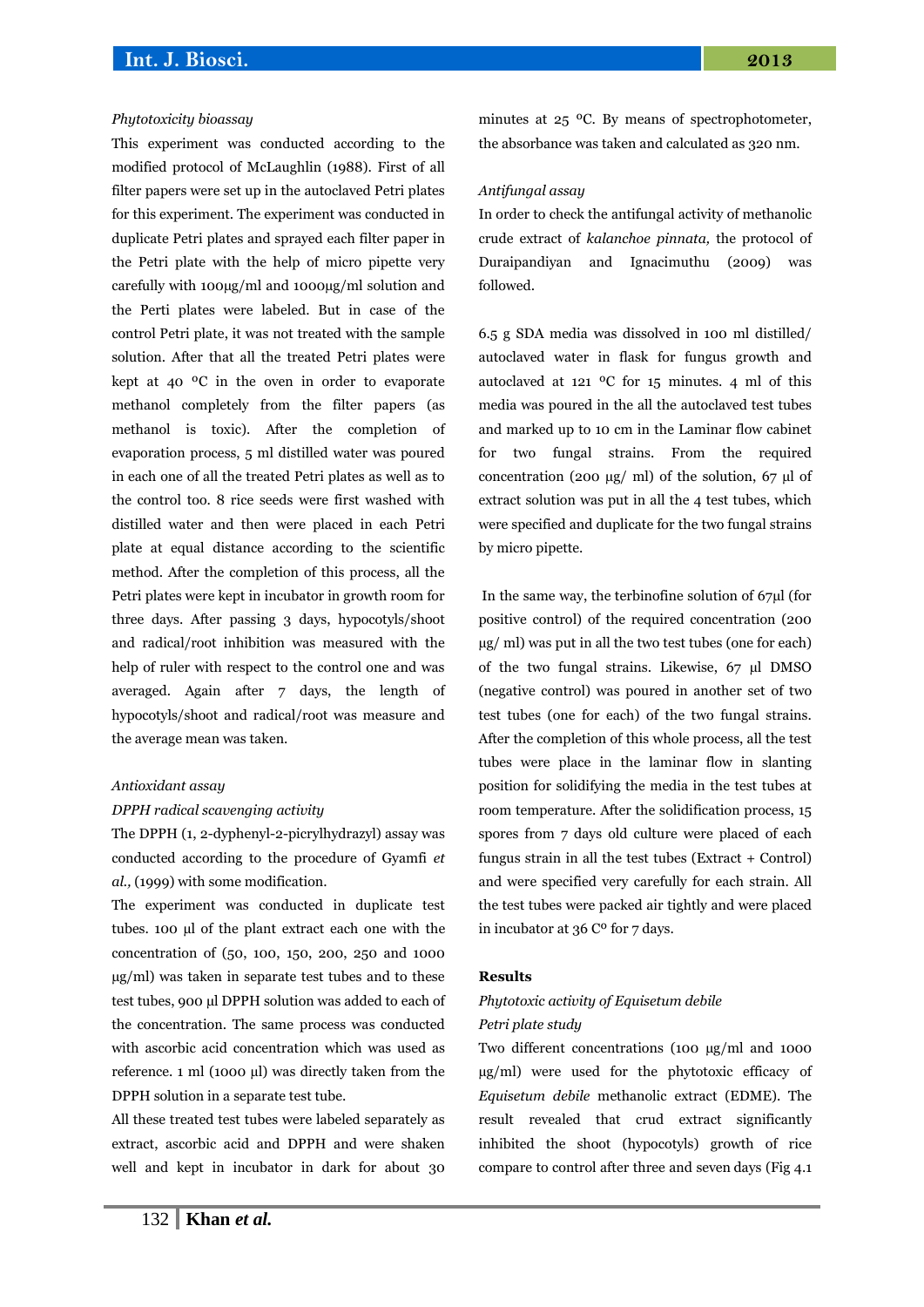& 4.2). The data also indicated that EDME are significantly inhibited roots growth as compared to non treated water (control) group as shown in Fig 4.3 & 4.4

#### *In vitro Bioassays*

### *DPPH free radical scavenging assay*

DPPH (1, 1-diphenyl 1-2-picryl-hydrazyl) a free radical has the ability to oxidized a range of compounds, take electron from it. Therefore, it is widely used for estimation of *in vitro* antioxidant scavenging activities of medicinal plants. The Fig.4.1 shows the % scavenging activity of *Equisetum debile* methanolic extract (PAME) for free radicals of DPPH.

### **Table 1.** Stain used.

| <b>Fungal strains</b> | Aspergillus flavus | Aspergillus<br>niger |
|-----------------------|--------------------|----------------------|
| $DMSO(67 \mu l)$      |                    | O                    |
| Terbinafine 67 µl     | 63.91              | 80                   |
| Extract 67 µl         | 42.26              |                      |

In this study we used various concentration of *Equisetum debile* methanolic extract Significant scavenging activity was observed by various concentration of *Equisetum debile* methanolic extract with increasing concentration (50 μg/ml < 100 μg/ml < 150 μg/ml < 200 μg/ml < 250 μg/ml < 1000 μg/ml). Ascorbic acid was used as a reference compound and Similar result was presented by various concentration of Ascorbic acid (50 μg/ml < 100 μg/ml < 150 μg/ml < 200 μg/ml < 250 μg/ml and 1000µg/ml).



**Fig. 1**. Shoot growth of rice in the presence and absence of different concentration of *Equisetum debile* after 3rd day treatment.



**Fig. 2.** Shoot growth of rice in the presence and absence of different concentration of *Equisetum debile* after 7<sup>rd</sup> day treatment.



**Fig. 3**. Root growth of rice in the presence and absence of different concentration of *Equisetum debile* after 3<sup>rd</sup> day treatment.



**Fig. 4.** Root growth of rice in the presence and absence of different concentration of *Equisetum debile* after 7<sup>rd</sup> day treatment.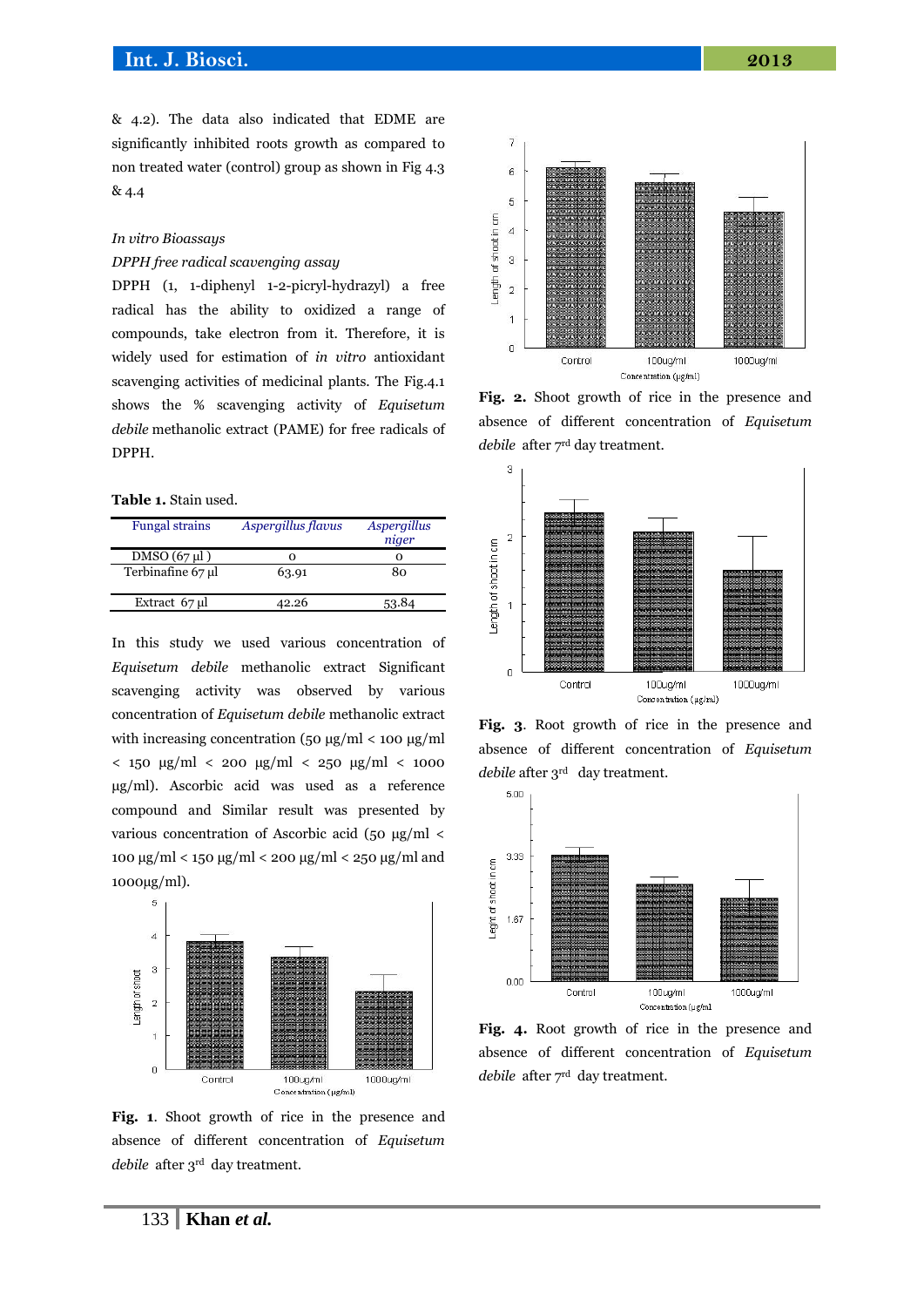

**Fig. 5.** DPPH free radical scavenging of *Equisetum debile* methanolic extract (EDME) and ascorbic acid

*Antifungal activity of Equisetum debile methanolic extract (EDME)*

*Antifungal activity in term of % Inhibition*

*67 μl* (200 μg/ml) of *Equisetum debile* methanolic extracts (EDME), 67 μl DMSO (99.9%) and terbinafine 67 μl (200 μg/ml) were used for screening of antibacterial activity. The *Equisetum debile* methanolic extracts (EDME) indicated low activity (11.11%) against*, Aspergillus niger,* while highest activity was shown against *Aspergillus flavus*  (89.58%), The terbinafine, a positive control indicated low activity (87.75%) against *Aspergillus flavus* however comparatively high activity was found against *Aspergillus niger.* Similarly, DMSO, a negative/normal control indicated zero percent (0%) activity/inhibition against all the two used fungal strains.

### **References**

**Kokate CK(a), Purohit AP**. "Text book of pharmacognosy" 2004, 29, p. 542.

**Kokate CK(b), Purohit AP**. "Text book of pharmacognosy", 2004, 29, p.317-18, 336-37.7

**Kordali S, Cakir A, Ozer H, Cakmakci R, Kesdek M, Mete E** (2008). Antifungal, pytotoxic and insecticidal properties of essential oil isolated from Turkish Origanum acutidens and its three components, carvacrol, thymol and p-cymene. Bioresource Technol **99,** 8788-8795.

#### <http://dx.doi.org/10.1673/031.012.7301>

**Kumar K, Nene YL**. 1968. Anti-fungal properties of *Cleome isocandra* L. extracts. Indian Phytopath. **21**, 445-449.

**Loo AY, Jain K, Darah I** (2007). Antioxidant and radical scavenging activities of pyroligeneous acid from a mangrove plant, *Rhizophora apiculata*. Journal of Food Chemistry **104**, 300-307.

**Molish H** (1937). Der einfluss Ciner pflanze auf die andere- Allelopathic. The role of chemical inhibition in vegetation. Journal of Food Chemistery **1**, 99-106. [http://dx.doi.org/10.5897//AJB11.1834](http://dx.doi.org/10.5897/AJB11.1834)

**Naczk M, Shahidi F**. (2006). Phenolics in cereals fruits and vegetables: Occurrence, extraction, and analysis. Journal of Pharmaceutical and Biochemical Analysis.**41**, 1523–1542.

Nene YL, Thapliyal PN. 1965. Antifungal properties of *Anagallis arvensis* L. extracts. Nature **52,** 89-90

**Netzel M, NetzelG, Tian Q, Schwartz S, Konczak I.** (2007). Native austraian foods–a novel source of antioxidants for food. Innovative Food Science and Emerging Technologies **8,** 339–346.

**Rice EL** (1984) Allelopathy. Orlando/FL: Academic Press

**Rice EL** (1984). Allelopathy, 2nd edn. Academic press, New york.

**Singh N**. 2001. Trends in the epidemiology of opportunistic fungal infections: predisposing factors and the impact of antimicrobial use practices. Clinical Infect Diseases **33, (10),** 1692-1696. <http://dx.doi.org/10.1086/323895>

**Steer P, Millgard J, Sarabi DM, Wessby B, Kahan T.** (2002). Cardiac and vascular structure and